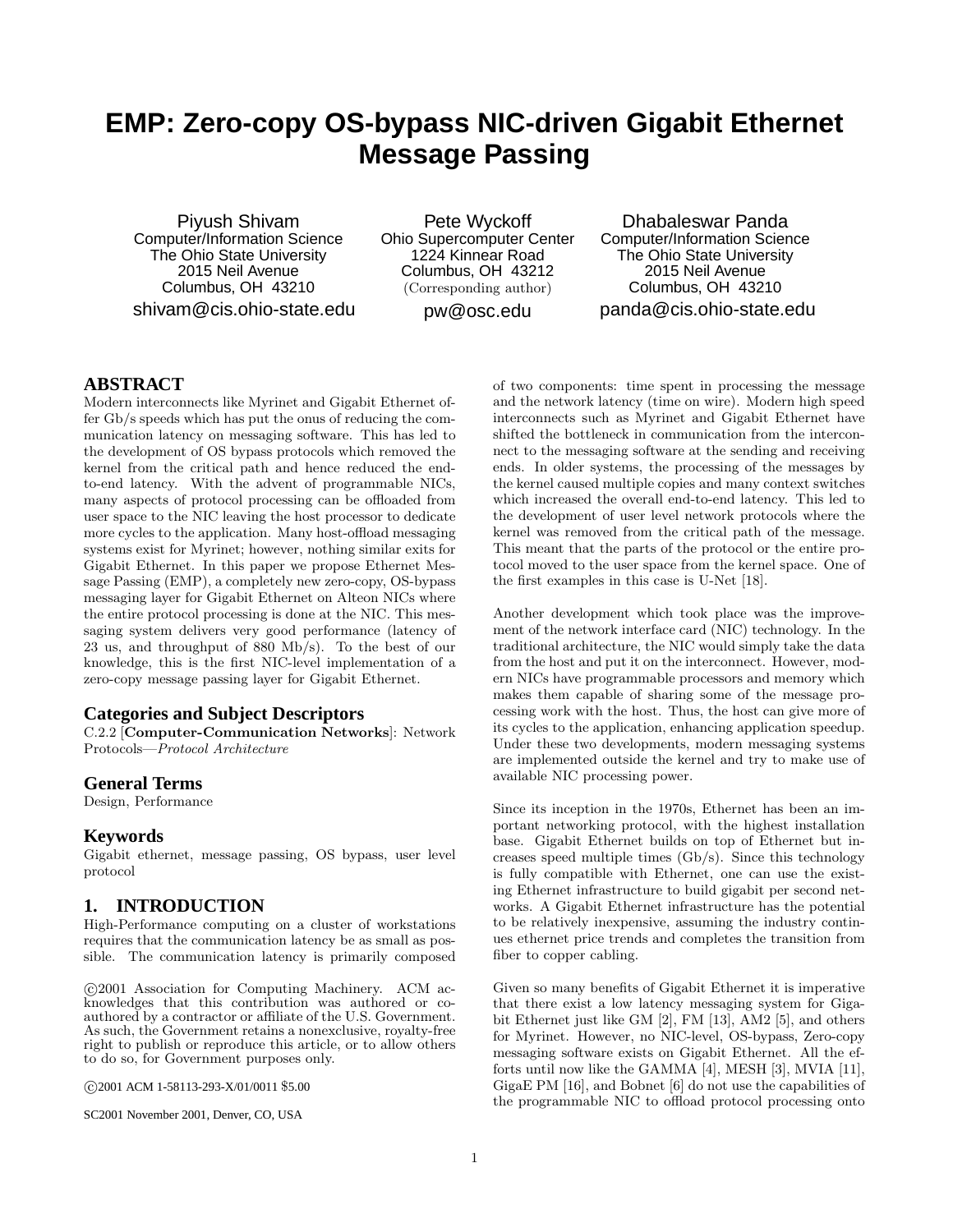Table 1: Classification of existing message passing systems.

|                  | Programmable NIC | Non Programmable NIC   |
|------------------|------------------|------------------------|
| Myrinet          | GM, FM, AM2      | (n/a)                  |
| Gigabit Ethernet | EMP              | MVIA, GigaE-PM, Bobnet |
|                  | (This Work)      | MESH, GAMMA            |

the NIC. Table 1 shows the classification of existing message passing systems along with EMP.

These Ethernet messaging systems use non-programmable NICs. Thus, no more processing can be offloaded onto the NIC than which has been already been burned into the card at design time. There was work done in the area of message fragmentation where the NIC firmware was modified to advertise a bigger MTU to IP which was then fragmented at the NIC [7]. The Arsenic project [15] extends a packet send and receive interface from the NIC to the user application. And a port of the ST protocol has been written which extends the NIC program to bypass the operating system [14]. However, these are not complete reliable NIC-based messaging systems. As indicated in [10] it is desirable to have most of the messaging overhead in the NIC, so that the processing power at the host can be used for applications.

In this paper we take on a challenge of designing, developing and implementing a zero-copy, OS-bypass, NIC-level messaging system for Gigabit Ethernet with Alteon NICs. OS bypass means that the OS is removed from the critical path of the message. Data can be sent/received directly from/into the application without intermediate buffering making it a true zero-copy architecture. The protocol has support for retransmission and flow control and hence is reliable. All parts of the messaging system are implemented on the NIC, including message-based descriptor management, packetization, and reliability. In fact, the host machine does not interfere with a transfer after ordering the NIC to start it, thus the adjective NIC-driven.

Section 2 of this paper provides an overview of the Alteon NIC. Section 3 describes the design challenges faced while developing EMP. In Section 4 we give the implementation details. Finally we provide the results of our experiments in Section 5, which show small message latencies around 20 us, and large message bandwidths around 880 Mb/s.

## **2. ALTEON NIC OVERVIEW**

Alteon Web Systems, now owned by Nortel Networks, produced a Gigabit Ethernet network interface chipset based around a general purpose embedded microprocessor design which they called the Tigon2. It is novel because most Ethernet chipsets are fixed designs, using a standard descriptorbased host communication protocol. A fully programmable microprocessor design allows for much flexibility in the design of a communication system. This chipset was sold on boards by Alteon, and also was used in board designs by other companies, including Netgear. Broadcom has a chip (5700) which implements the follow-on technology, Tigon3, which should be similar enough to allow use of our messaging environment on future gigabit ethernet hardware.

The Tigon chip is a 388-pin ASIC consisting of two MIPSlike microprocessors running at 88 MHz, an internal memory bus with interface to external SRAM, a 64-bit, 66 MHz PCI interface, and an interface to an external MAC. The chip also includes an instruction and data cache, and a small amount of fast per-CPU "scratchpad" memory. The instruction set used by the Tigon processors is essentially MIPS level 2 (as in the R4000), without some instructions which would go unused in a NIC application. Hardware registers can be used by the processor cores to control the operation of other systems on the Tigon, including the PCI interface, a timer, two host DMA engines, transmit and receive MAC FIFOs, and a DMA assist engine. Our particular cards have 512 kB of external SRAM, although implementations with more memory are available. The NIC exports a 4 kB PCI address space, part of which can be positioned by the host to map into any section of the full 512 kB external SRAM.

Although we do not use it, Alteon freely distributes the source code for their driver and firmware which mimics a standard fixed descriptor host interface model suitable for kernel-level IP networking. The rest of this paper details how we replace the entire standard driver and firmware with our own novel protocol designed specifically for message passing.

## **3. DESIGN CHALLENGES**

Our goal was to develop a design for a new firmware for the Tigon, and associated code running in the host, to facilitate OS-bypass high-throughput and low-latency message passing communications, with no buffer copies and no intervention by the operating system. We reuse none of the original firmware written by Alteon, and know of no other original firmware designs, although quite a number of projects have made small modifications to the original Alteon firmware.

The following sections highlight some of the major challenges we faced in designing both the network protocol and the interface to a user application through MPI. Figure 1 shows the core components addressed in the following. The existing solution in the figure refers to the current messaging layer implementations on the Gigabit Ethernet.

## **3.1 Protocol Processing**

One of the most important design challenges was to decide how to distribute the various functions related to protocol processing such as reliability, fragmentation, etc.: on the host, NIC, or shared in both? In EMP we have offloaded all the protocol processing to the NIC because of its unique processing capabilities (two 88 MHz MIPS processors). That is the reason for calling EMP NIC-driven.

#### *3.1.1 Framing*

Once the NIC has been informed that there is data to send, it retrieves the data from the host in preparation for moving the data to the network. Here, we had to decide whether we should buffer the data at the NIC while sending and receiving the message. We decided against it because buffering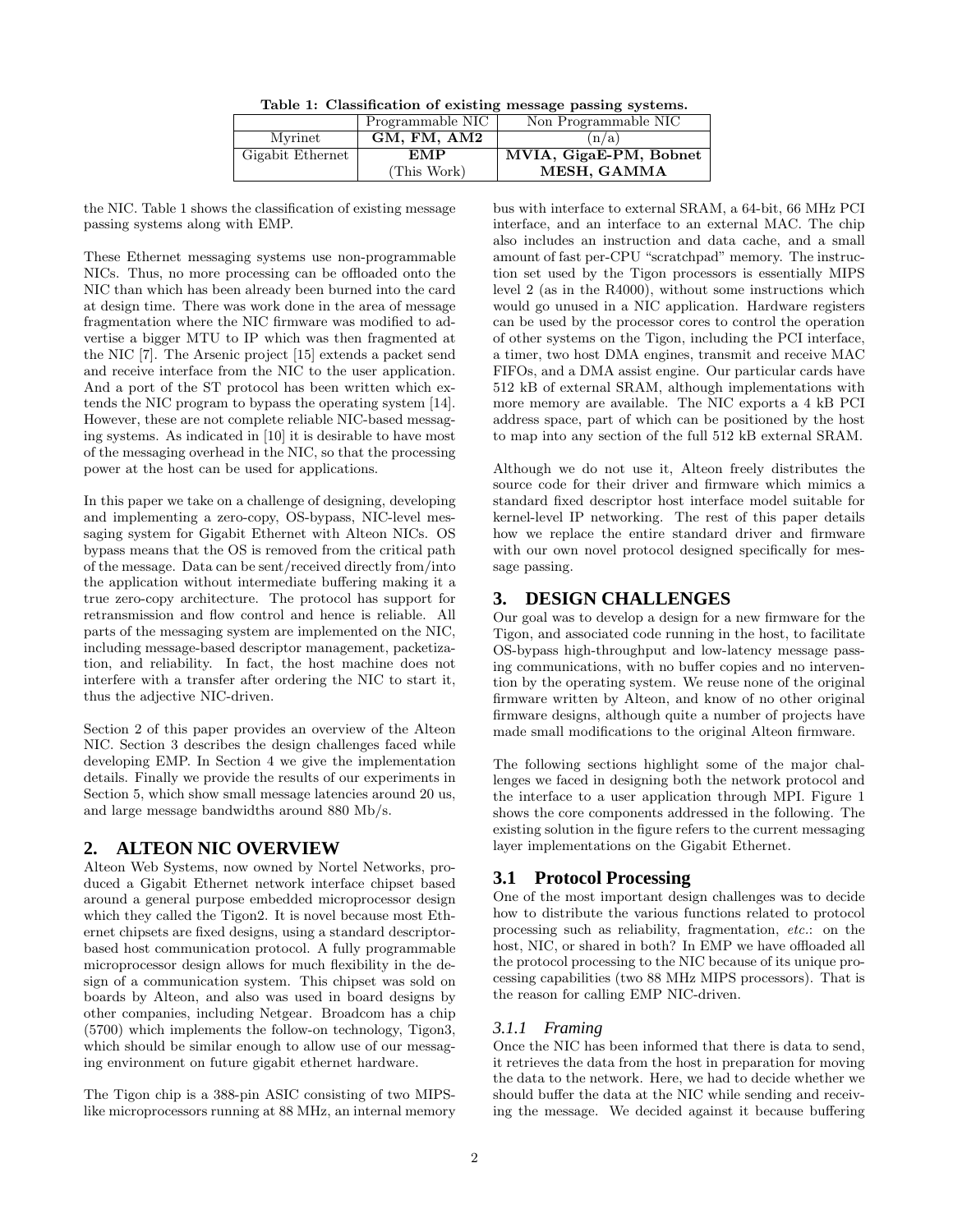

Figure 1: Our approach in the redistribution of the various components of the messaging system.

would add greatly to the system overhead. Instead, whenever the NIC has data to send, it pulls the data from the host one frame at a time and puts it on the wire. Similarly on the receiving side, if there is no pre-posted receive for the incoming frame, the frame is simply dropped to avoid buffering. MPI programs frequently arrange to pre-post all receives to avoid buffering by the messaging system, because users know that it hurts performance and that the buffering limit varies among implementations, thus our design caters to this type of usage. VIA [17] also imposes this condition in its design.

## *3.1.2 Reliability*

EMP presents a reliable transport interface to the host. While designing the reliability of EMP, one of the design issues [1] we faced was the unit of acknowledgement (the number of frames to acknowledge at one time). We decided to acknowledge a collection of frames instead of a single frame (each message is made up of multiple frames). There were two main reasons for that. The Ethernet frame size is small so acknowledging every frame would introduce a lot of overhead. Moreover, since we were developing our messaging layer for LAN clusters where the rate of frame loss is not as excessive as WAN, we could decide not to acknowledge every frame. EMP has the flexibility of configuring the unit of acknowledgement on the fly depending upon application and network configuration. This feature also allows us to research reliability issues in the future for different kinds of applications.

#### **3.2 Virtual memory management**

There are two mechanisms available by which data can be moved to the NIC to allow it to be sent to the network, or the reverse, as defined by the PCI specification. The first is programmed input/output (PIO), where the host CPU explicitly issues a write instruction for each word in the message to be transferred. The second is direct memory access (DMA), where the NIC can move the data directly from the host memory without requiring the involvement of the host CPU. We quickly decided that PIO would require extremely much host overhead, and thus use DMA for the movement of all message data.

However, this decision leads us to solve another problem. All widely used operating systems employ virtual memory as a mechanism of allowing applications to exceed physical memory constraints, and to implement shared libraries, and to provide a wide array of other handy features. Although an application on the host machine does not need to know about the actual physical layout of its data, the NIC is required to perform all its DMA transfers to and from the host using physical addresses. Some entity must translate from user virtual to PCI physical addresses for every page in the transfer.

One option would be to have the NIC maintain a copy of the page tables which the kernel and processor use to establish the mapping. If we devoted all of the memory on the NIC to page tables, we could map no more than 512 MB of process address space on the x86 architecture. This may be sufficient for some applications, but was discarded as being too constraining. We considered caching just the "active" parts of the page tables, meaning only those pages which are being used in send/receive messages are available on the NIC, again with some sort of kernel interaction. Kernel virtual memory operation overhead, complexity, and again limited NIC memory all suggest that even a caching version would not perform well.

This leads us to mandate that the user application specifically inform the NIC of the physical address of each page involved in the transfer. However, user space does not have access to this information which resides in the kernel. In the implementation section below we point out that it does not cost too much to use a system call to ask the kernel for the translations.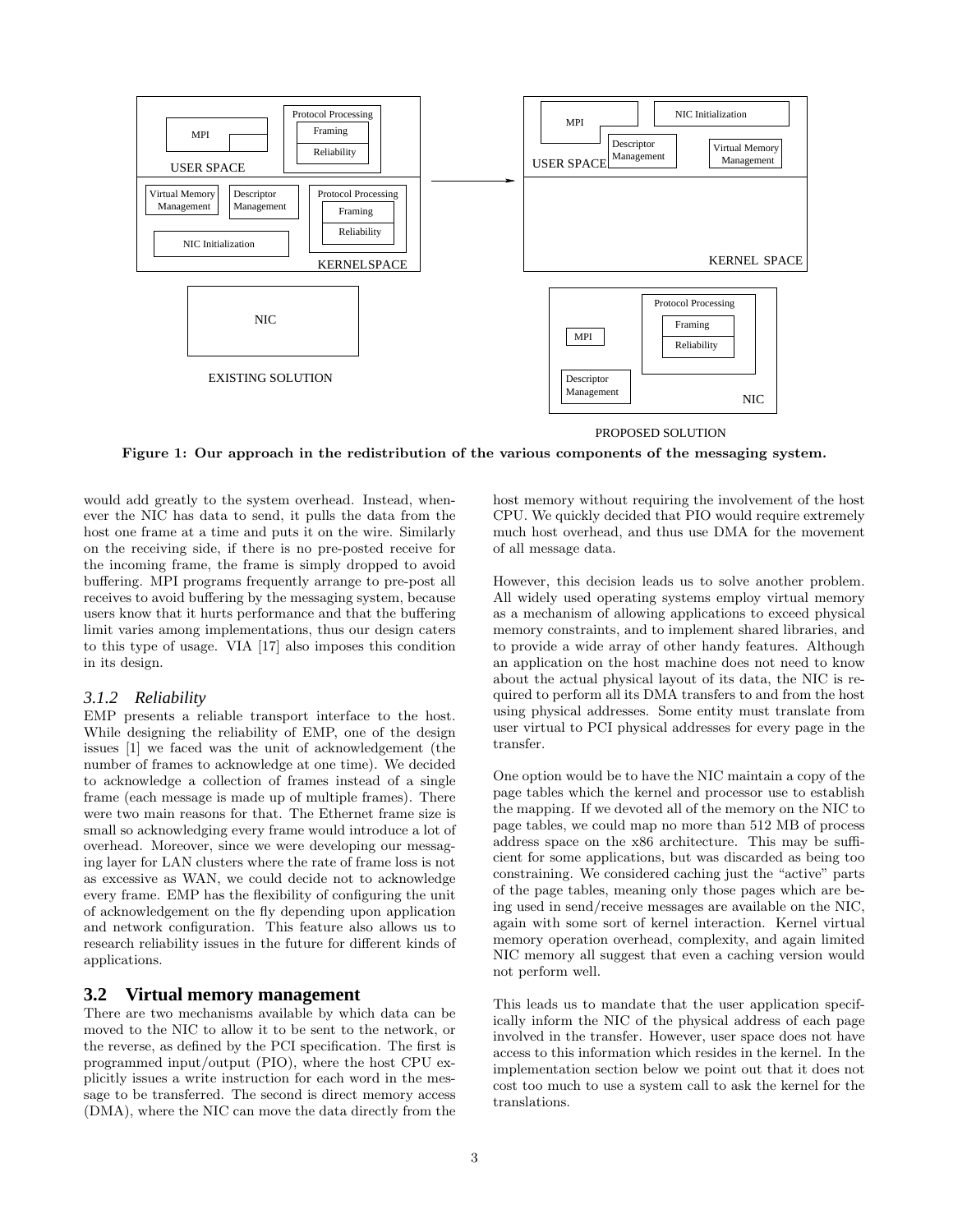Applications which use the NIC with our firmware must ensure that the physical pages comprising a message, either for transmit or receive, stay resident at all times during their potential use by the NIC. Unix provides a system call, mlock, which selectively guarantees this for individual pages, or the variant, mlockall, which can be used to inform the operating system that all parts of the address space should remain in physical memory. We choose the latter method which requires only one system call during initialization and is appropriate for most memory-resident codes, but that technique precludes the use of swap space. The alternative of individual page mapping is potentially more expensive depending on the exact distribution of memory used for communication with the network, although the per-page mapping cost is less than a microsecond on our hardware.

#### **3.3 Descriptor management**

We use the term "descriptor" to refer to the pieces of information that describe message transfers, and which must pass between the host system and the NIC to initiate, check, and finalize sends and receives. Descriptors are usually small in comparison to the message payloads they represent.

To initiate a send, or to post a receive, the host must give to the NIC the following information: location and length of the message in the host address space, destination or source node, and the MPI-specified message tag.

This information is passed to the NIC by "posting" a descriptor. The NIC needs access to descriptor fields, which are generated in the host. It can get this information either by individually DMAing fields on demand from the host or it can keep a local copy of the descriptor in NIC memory. The tradeoff is between expensive DMA operations (1–3 us per transfer) and the number of descriptors which can reside in the limited NIC memory. Too many accesses to descriptor fields via DMA will degrade performance immensely.

We found that the NIC indeed needs to access the fields of a descriptor at many stages during the lifetime of a send or receive message, thus it requires a copy of this descriptor locally and can not use DMA on demand to retrieve it with any reasonable performance. The host, on the other hand, fills descriptors then does not need to be concerned with them until message completion time,  $i.e.,$  at the conclusion of a possibly asynchronous operation.

Since we require a local copy on the NIC, and since the host will not frequently use the descriptor, we chose to allocate permanent storage for an array of descriptors in the NIC memory. The host accesses these using PIO, which is slow in bulk compared to DMA, but provides lower latency for small transfers. Details of our extended descriptor formats for transfers greater than a page are provided in the implementation sections below.

The one piece of information that the host needs from the NIC after an asynchronous send or receive has been initiated is, "Is it done yet?" Traditional Ethernet devices communicate this by an interrupt to the operating system kernel, which is clearly inappropriate given our low latency goals. Other systems (e.g., VIA, Infiniband [8]) use a completion queue, which is a list describing the transfers that have com-

| <b>Frame</b>      | Ethernet        | Sender          | Frame               | Frame             | Message | Frame  |
|-------------------|-----------------|-----------------|---------------------|-------------------|---------|--------|
| header            | header          | ID              | type                | length            | ID      | number |
| Message<br>header | Frame<br>header | Total<br>length | Number<br>of frames | <b>MPI</b><br>tag |         |        |

Figure 2: Two main headers used in EMP.

pleted. Our project goals state that no buffering will ever be performed, which implies that no unexpected messages will ever be received at any node, which reduces the concept of a completion queue to simply reporting statuses of transfers that the host explicitly initiated. Since the host has this knowledge, it can instead remember which descriptors it has posted, and explicitly poll them when it is interested in determining if the transfer has completed.

## **4. IMPLEMENTATION**

Our firmware consists of 12,000 lines of C code, and another 100 lines of MIPS assembly. Roughly half of the code deals with the basic hardware functionality of the various Tigon subsystems, including DMA engines, MAC interface, link negotiation and control. The core of the code is an event loop written in three assembly instructions which tests for the next pending event and dispatches control to the appropriate handling routine. Details of our implementation of fundamental modules are provided in the following sections.

## **4.1 Protocol Processing**

A message is composed of multiple frames. A message is a user defined entity whereas the frame is defined by the hardware. The length of each frame is 1500 bytes, but could be larger if the particular Ethernet switch infrastructure provides support for 9000 byte "jumbo" frames. The first frame of the message contains a message header which embeds frame header. All frames contain a frame header, and the first frame of a message also contains extra per-message information as shown in Figure 2.

For each host we keep a small amount of information including expected next message ID, but we have no concept of a connection, and thus expect not to be limited in scalability by that. Other protocols generally arbitrate a unique connection between each pair of communicating hosts which preserves the relatively large state for that pairwise conversation. The per-host state we keep is on each NIC in the cluster is: remote MAC address, send and receive sequence numbers (message ID).

For each message we keep a data structure describing the state of the transfer for just that message, which includes a pointer to the descriptor filled by the host. The limits to scalability of the system thus mirror the scalability limits inherent in each application, as represented by the number of outstanding messages it demands. Each of these message states is much larger than the per-host state mentioned above.

Once the NIC is informed that a message is there to send it DMAs the data from the application space and prepends the message/frame header before sending it on the wire. As mentioned before we have something called a collection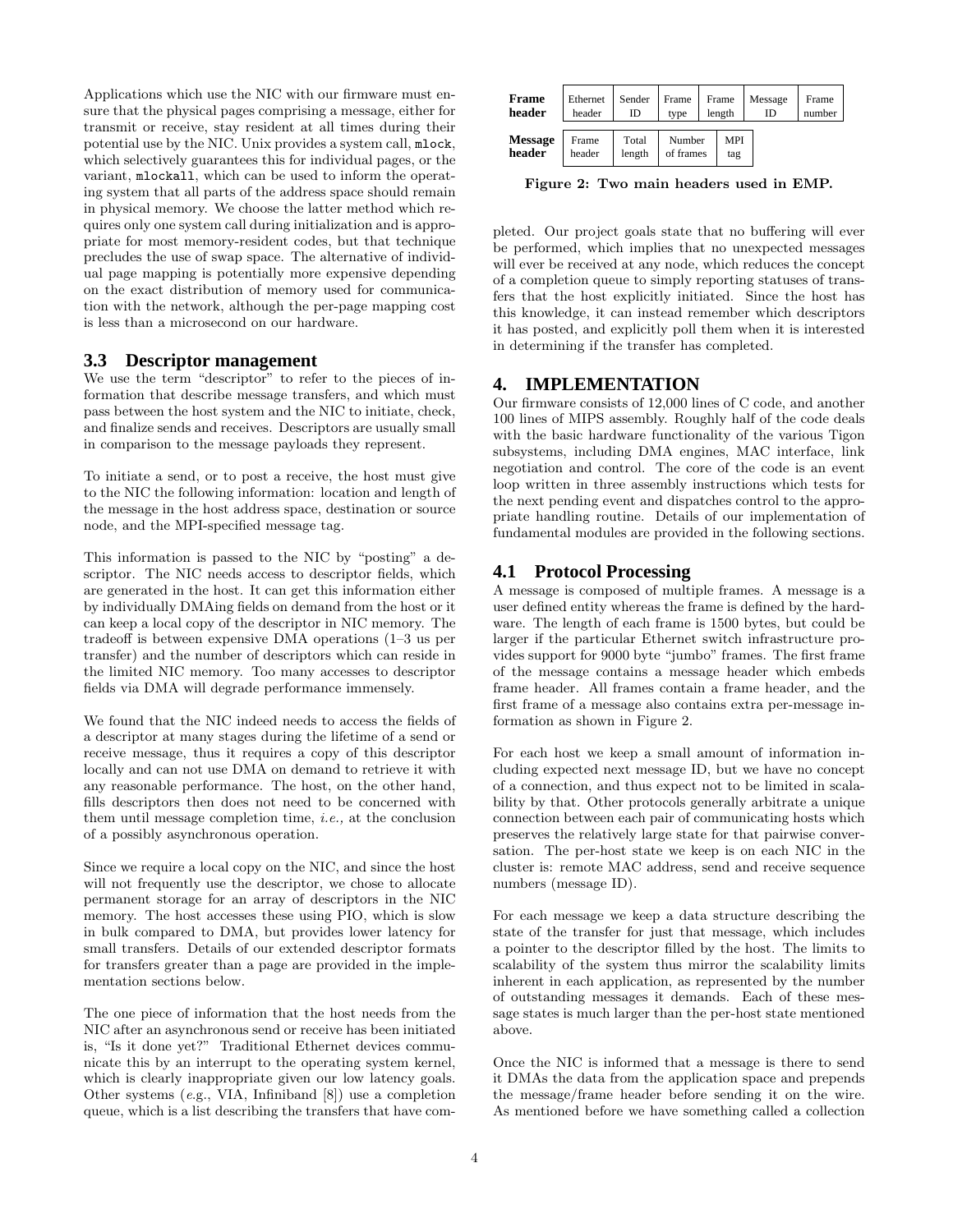

Figure 3: Processing flow for sending and receiving.

of frames. In the current implementation this number is 3. Thus, once 3 consecutive frames have been sent the timer for that collection starts. Any time the receiver receives all the frames in that collection, the acknowledgement for that collection is sent. The acknowledgement consists of the frame header of one of the frames for that collection. Essentially it is the header of the last received frame of that collection. If the sender receives an acknowledgement it verifies whether all the frame collections have been acknowledged. If yes, then the host is informed that the message has been sent and it is removed from consideration by the NIC. If any collection times out then all the frames of that collection are resent. We have provided support for out of order frames too in EMP. **EXERC PROXIMETE CONSULTER CONSULTER SET USE ASSEMBATE CONSULTER SET USE ARE CONSULTER AN ARTIST (CONSULTER SET USE ARE CONSULTER SET USE ARE CONSULTER THE SET USE OF THE CONSULTER CONSULTER THE CONSULTER CONSULTER THE CO** 

The sequence of operations involved in sending/receiving are shown in Figure 3. The USER (application space) posts a transmit or a receive. The data structures corresponding to that operation are updated (BOOKKEEPING). In case of transmit a DMA is done and the message is sent to the wire (PHY) as explained above. A timer corresponding to that transmit starts and a RETRANSMIT is performed if that timeout value is reached before the remote ACK arrives. Similarly, on the receive side when the frame arrives, a check is made if it is the last frame (BOOKKEEPING), in which case the receive is marked DONE and an acknowledgement is sent (SEND ACK).

#### **4.2 Virtual memory and descriptors**

As discussed in the design section, we translate addresses from virtual to physical on the host. This is done by the kernel and invoked from the user application (library) as an ioctl system call. This overhead is included in the performance results below.

The descriptors which are used to pass the information between the host and the NIC each require 20 bytes of memory, and we currently allocate static storage on the NIC for 640



Figure 4: Some short-format descriptors in the NIC memory, showing ownership by either the HOST or the NIC.

ical address of every page in a transfer must be passed to the NIC, which leads us to define multiple descriptor formats to include these addresses.

The first simply includes a single 8-byte address in the 20 byte descriptor and can describe a message up to a page in size. The second is built by chaining up to four descriptors which among them describe a message up to seven pages long (28 kB on x86). The descriptor format used for messages larger than this is similar to the short format in that only one address is given to the NIC, but this address is a pointer to a page full of addresses which the NIC uses indirectly to get the address of any single page in the transfer. In all these formats we always provide a 16-bit length field along with each page address which allows us to do scatter/gather transfers, so that if an application specifies a message which is not even contiguous in user memory (such as with an arbitrary MPI Datatype), the NIC can gather the individual chunks when preparing a message for the network, and the reverse when receiving a network frame.

A diagram of the descriptor layout is shown in Figure 4, where all the descriptors physically reside in NIC memory, but the host will take ownership of some when it needs to post a new send or receive. After writing the relevant information for the transfer, ownership is passed to the NIC (by modifying the "stat" field), which will then carry out the transfer and return ownership to the host.

## **5. PERFORMANCE EVALUATION**

We compare basic networking performance with two other systems which are frequently used for MPI message passing. The base case for using Gigabit Ethernet is to use standard TCP/IP, which uses exactly the same Alteon NIC, but running the default firmware coupled with a TCP stack in the kernel. The second system is GM over Myrinet, which uses different hardware, but shares with EMP the NIC programmability features and the focus on message passing.

## **5.1 Experimental Setup**

For the Gigabit Ethernet tests, we used two dual 933 MHz Intel PIII systems, built around the ServerWorks LE chipset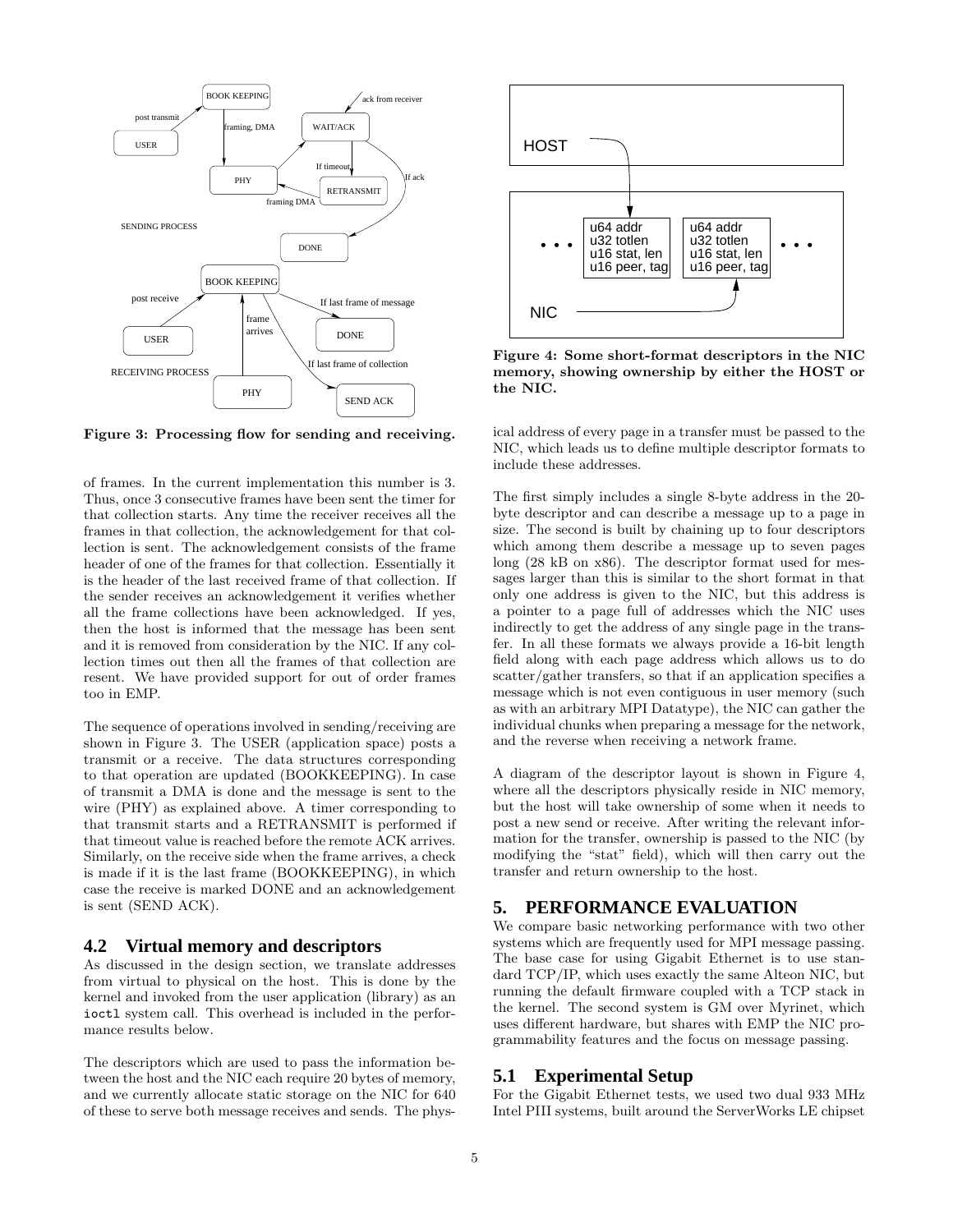

Figure 5: Latency and bandwidth comparisons. The quantity measured on the abscissa is message size in kilobytes, for all three plots.

which has a 64-bit 66 MHz PCI bus, and unmodified Linux version 2.4.2. Our NICs are Netgear 620 [12], which have 512 kB of memory. The machines are connected back-toback with a strand of fiber. For the Myrinet tests, we used the same machines with LANai 7.2 cards connected with a single LAN cable. We do not measure switch overheads, but expect them to be roughly 2–4 us for ethernet and less than 1 us for Myrinet. All tests using ethernet were performed with a maximum transfer unit (MTU) of 1500 bytes. The TCP tests used 64 kB socket buffers on both sides; more buffering did not increase performance.

#### **5.2 Results and Discussion**

Figure 5 shows plots for the latency and bandwidth for each of the three systems as a function of the message size. The latency is determined by halving the time to complete a ping-pong test, and the bandwidth is calculated from oneway sends with a trailing return acknowledgement. Each test is repeated 10 000 times to average the results.

The latency for TCP over Gigabit Ethernet is much higher than the other two systems due to the overhead of invoking the operating system for every message. GM and EMP both implement reliability, framing, and other aspects of messaging in the NIC. In the very small message range under 256 bytes, GM imposes a latency which is up to 10 us lower than that of EMP, but the per-byte scaling of both EMP and GM is similar and message latencies are comparable.

The theoretical wire speed of our test version of Myrinet is 1200 Mb/s, and GM delivers very near to that limit. Gigabit ethernet, though, is limited at 1000 Mb/s, but EMP only delivers 80% of that limit. The packet size used in GM is 4 kB, and it exhibits the same periodic performance drop as

does EMP, since that coincides with the host page boundary. The jumps at the frame size of 1500 bytes where the NIC must process an extra frame are clearly visible, and jumps at the page size of 4096 bytes where the NIC must start an extra DMA are also visible. The bandwidth of TCP never exceeds about 600 Mb/s, and is consistently spiky at the low message sizes, probably due to the kernel aggregating many small messages into a single IP packet.

One further point of comparison is the cost to the host of sending or receiving a message. As was emphasized earlier, previous work by others suggests that the CPU overhead of sending a message impacts the overall performance of a parallel application more than does the network latency. We measure CPU utilization by running a synthetic MPI application which mimics a common cycle seen in many user codes [9]. Each iteration of a measurement loop includes four steps: post receives for expected incoming messages, initiate asynchronous sends, perform computational work, and finally wait for messages to complete. As the amount of computational work is increased, the host CPU fraction available to message passing decreases, resulting in the declining graphs in Figure 6. The exact timings for each operation of an iteration are shown in Table 2.

The advantages of offloading the work of messaging onto the NIC are clearly seen where the available EMP bandwidth remains flat with increasing host CPU load, while both GM and TCP slope downwards when any CPU cycles are spent on activities other than moving bytes through the network. Although the times in GM and EMP to post a send or receive are quite similar, it is the wait time which is much more expensive in GM (and in TCP). In all three systems, the call to MPI Waitall waits for incoming messages to arrive, but in GM and TCP, the call to further performs a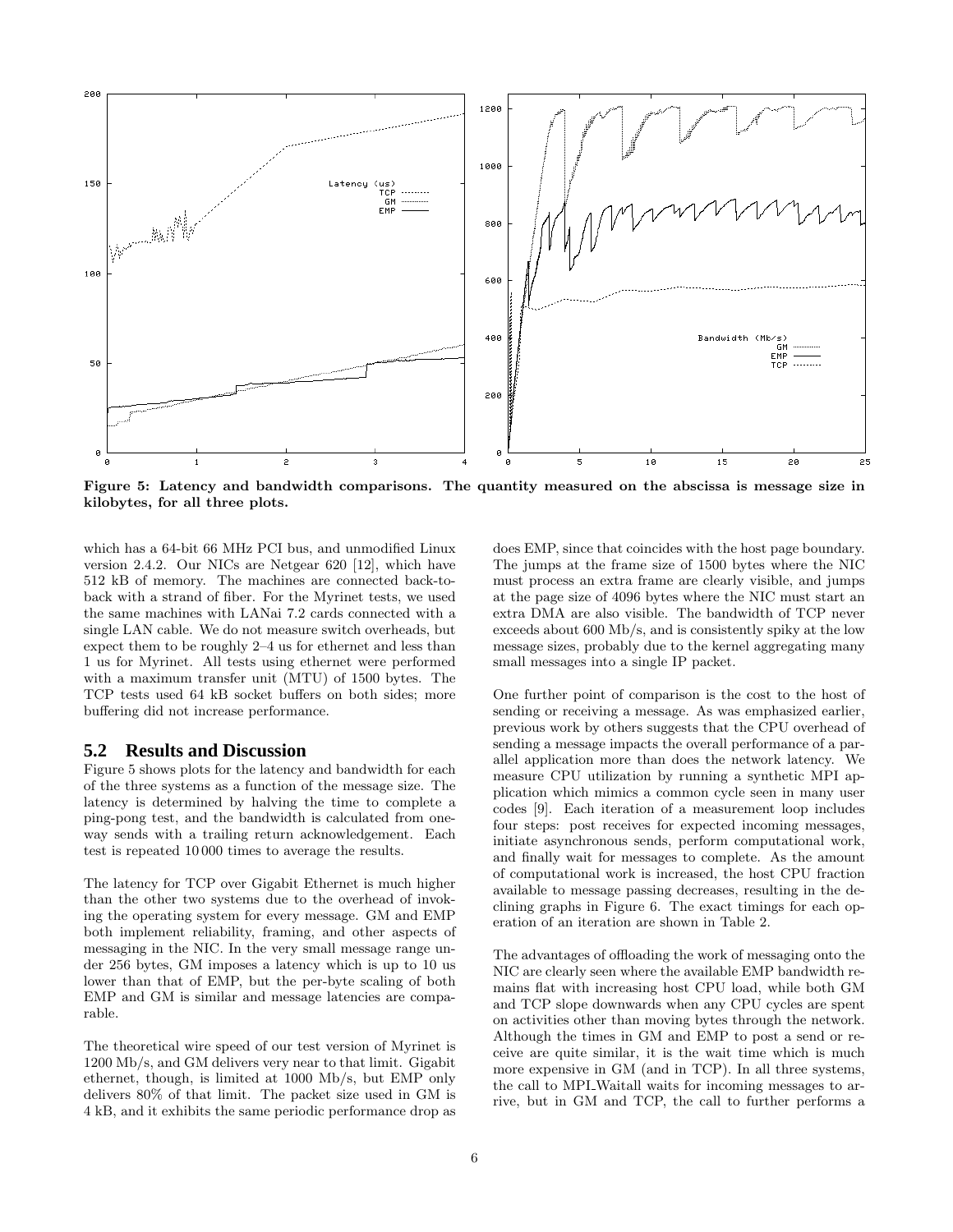Table 2: Asymptotic message passing function timings (us), per function call for 10kB messages in batches of five messages at a time.

| Function      | MPI Call    | <b>TCP</b> | GM  | EMP |
|---------------|-------------|------------|-----|-----|
| Post transmit | MPI Isend   | 137        | 66  | 53  |
| Post receive  | MPL Irecy   |            |     | 9   |
| Wait          | MPL Waitall | 126        | 123 | 3   |
| Total         |             | 266        | 190 |     |



Figure 6: Throughput as a function of CPU fraction used by user code for 10kB messages.

memory copy from the network buffers into the desired final location in the memory of the application. In EMP, however, the NIC itself DMAs directly into the application while the host CPU is performing other work.

As the computational demand on the host increases toward the right side of Figure 6, the bandwidth achieved by EMP as a function of computational work falls toward zero. This is due to the network being starved for work. The NIC has completed sending and receiving its messages for that iteration before the host completes its corresponding computational work. Since we measure throughput by dividing the sum of user payload sent or received by the total amount of time consumed in the loop, all graphs must end up at zero.

## **6. CONCLUSIONS AND FUTURE WORK**

Our objective was to produce a reliable, low latency and high throughput, NIC-driven messaging system for Gigabit Ethernet. We came across numerous design challenges for accomplishing this which were overcome by redistributing the various functions of the messaging system in a novel way. We moved all the protocol related functions to the NIC and utilized the processing capabilities of the Alteon NIC, removing the kernel altogether from the critical path. All the work of moving the multiple frames of the message, ensuring reliability, demultiplexing incoming frames, and addressing are performed by the NIC.

The NIC handles all queuing, framing, and reliability details asynchronously, freeing the host to perform useful work. We obtained a latency of 23 us for 4 byte message, 36 us for 1500 bytes; and a throughput of 880 Mb/s for 4 kB messages. From these results, we can conclude that EMP holds tremendous potential for high performance applications on Gigabit Ethernet.

We plan to explore the design space of EMP in terms of NIC vs. host. Currently we have aimed to implement the entire protocol processing at the NIC. In future we want to know how to optimize the processing in the best possible way by distributing the work across the host and the NIC. This gains importance in the light of current host processing power available to us.

We have an initial MPI implementation using the ADI2 interface of MPICH which performs all the basic functionality of MPI 1.2, but some features are lacking (Probe and Cancel). We plan to extend and improve our MPI support, as well as provide support for security and for multiple concurrent applications on a single node.

## **7. ACKNOWLEDGEMENTS**

We would like to thank the Sandia National Labs for supporting this project (contract number 12652 dated 31 Aug 2000). We would also like to thank the graduate students and the faculty of the NOWLab at the Ohio State University for giving us their invaluable advice on numerous issues related to the project. The anonymous referees for this paper also deserve our thanks for their useful feedback and recommendations for improving the quality of this paper.

## **8. REFERENCES**

- [1] R. Bhoedjang, K. Verstoep, T. Ruhl, H. Bal, and R. Hofman. Evaluating design alternatives for reliable communication on high-speed networks. In Proceedings of ASPLOS-9, November 2000.
- [2] N. Boden, D. Cohen, and R. Felderman. Myrinet: a gigabit per second local-area network. IEEE Micro, 15(1):29, February 1995.
- [3] M. Boosten, R. W. Dobinson, and P. D. V. van der Stok. MESH: Messaging and scheduling for fine-grain parallel processing on commodity platforms. In Proceedings of PDPTA, June 1999.
- [4] G. Chiola and G. Ciaccio. GAMMA, http://www.disi.unige.it/project/gamma.
- [5] B. Chun, A. Mainwaring, and D. Culler. Virtual network transport protocols for Myrinet. Technical Report CSD-98-988, UC Berkeley, 1998.
- [6] C. Csanady and P. Wyckoff. Bobnet: High-performance message passing for commodity networking components. In Proceedings of PDCN, December 1998.
- [7] P. Gilfeather and T. Underwood. Fragmentation and high performance IP. In CAC Workshop, October 2000.